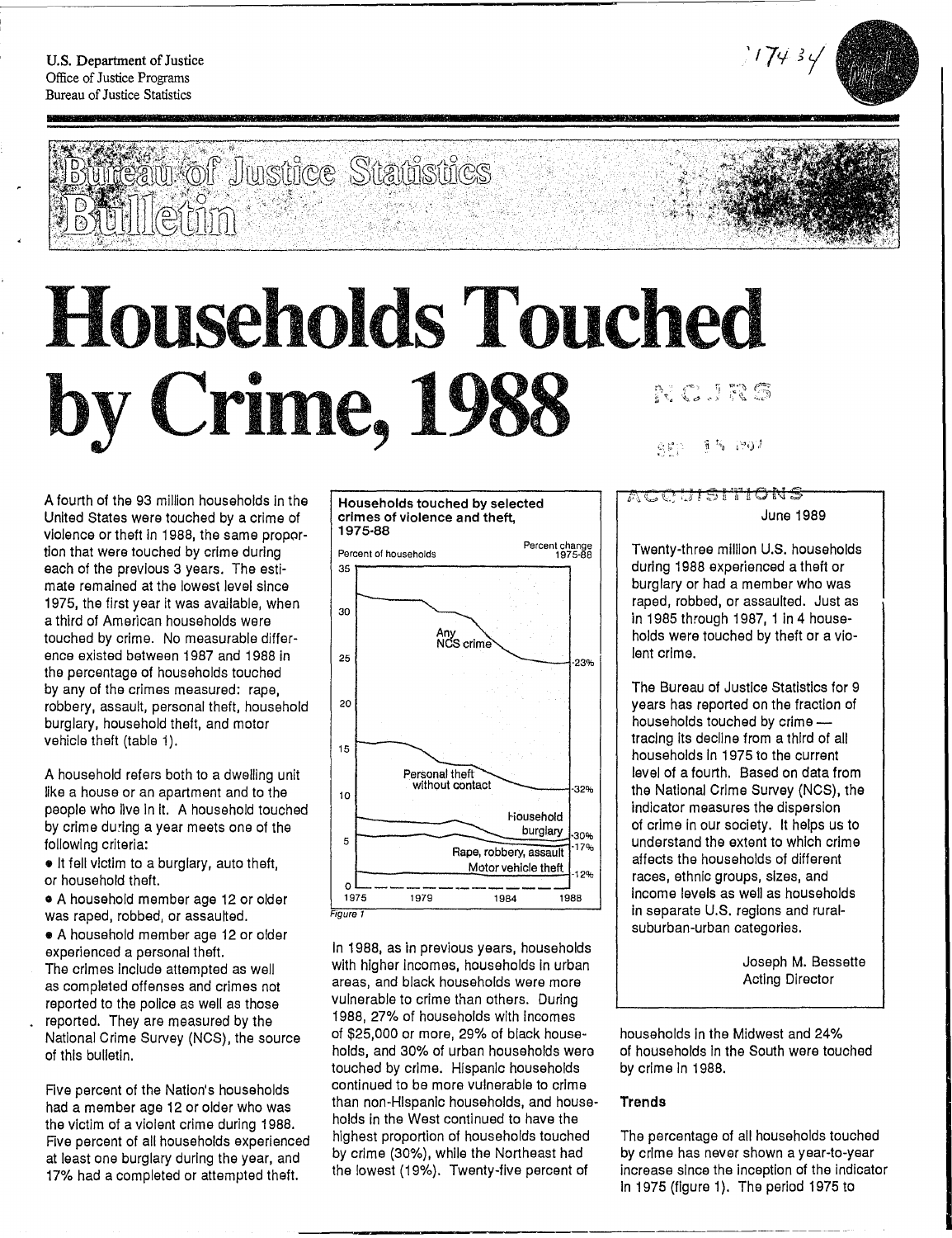#### Table 1. Households touched by crime, 1988, an J relative percent change since 1987

|                                                        | 1987                         |         | 1988                                        | Relative |                               |
|--------------------------------------------------------|------------------------------|---------|---------------------------------------------|----------|-------------------------------|
| <b>Households</b>                                      | Number<br>of house-<br>holds | Percent | <b>Number</b><br>of house-<br>holds         | Percent  | percent<br>change<br>1987-88* |
| Total                                                  | 91,391,000                   | 100.0%  | 92,892,000                                  | 100.0%   |                               |
| Touched by:                                            |                              |         |                                             |          |                               |
| Any NCS crime                                          | 22,404,000                   | 24.5%   | 22,844,000                                  | 24.6%    | .3%                           |
| Violent crime                                          | 4,248,000                    | 4.6     | 4,482,000                                   | 4.8      | 3.8                           |
| Rape                                                   | 114,000                      | $\cdot$ | 141,000                                     | 2.       | 21.6                          |
|                                                        |                              |         |                                             | 9.       |                               |
| Robbery<br>Assault                                     | 903,000                      | 1.0     | 872,000                                     |          | $-5.0$                        |
|                                                        | 3,429,000                    | 3.8     | 3,676,000                                   | 4.0      | 5.5                           |
| Aggravated                                             | 1,282,000                    | 1.4     | 1,418,000                                   | 1.5      | 8.8                           |
| Simple                                                 | 2,408,000                    | 2.6     | 2,502,000                                   | 2.7      | 2.2                           |
| Total theft                                            | 16,085,000                   | 17.6%   | 16,182,000                                  | 17.4%    | $-1.0\%$                      |
| Personal                                               | 10,188,000                   | 11.1    | 10,390,000                                  | 11.2     | .3                            |
| with contact                                           | 447,000                      | .5      | 432,000                                     | .5       | -4.9                          |
| without contact                                        | 9,853,000                    | 10.8    | 10,038,000                                  | 10.8     | .2                            |
| Household                                              | 7,301,000                    | 8.0     | 7,174,000                                   | 7.7      | $-3.3$                        |
| Burglary                                               | 4,747,000                    | 5,2     | 5,049,000                                   | 5.4      | 4.7                           |
| Motor vehicle theft                                    | 1,337,000                    | 1.5     | 1,431,000                                   | 1.5      | 5,3                           |
| Crimes of high concern<br>(a rape, robbery, or assault |                              |         |                                             |          |                               |
| by a stranger or a burglary)                           | 6,792,000<br>ă,              | 7.4%    | 7,190,000                                   | $7.7\%$  | 4.1%                          |
| Note: Estimates for 1987 differ slightly from those    |                              |         | crimes. Relative percent change is based on |          |                               |

Note: Estimates for 1987 differ sllghtiy from those published In Households Touched *by* Crime, 1981 (see Methodology). Detail does not add to total because of overlap in households touched by various

1985 was one of decreasing household vulnerability to crime. Since 1985 the percentage of households touched by crime has remained unchanged (table 2). The lack of change, however, masks differing trends for urban and rural households and for white and black households.

Since 1986 the percentage of urban households victimized has risen from 28% to 30%, while that for rural households has fallen from 20% to 18%. White households have become less vulnerable to crime since 1985, while black households have become more VUlnerable (figure 2). Although the percentage of black households touched by crime has Increased marginally since 1985, In 1988 It remained well below the percentage touched In 1975. However, black households had a much smaller relative decrease between i 975 and 1988 than did white households, their proportion of households touched by crime declining by 11%, compared to a 25% decline for white households. The overall difference In the trends for white and black households was caused primarily by differences In the trends for crimes of theft.

#### 1987-88 comparisons

unrounded figures.

confidence level.

American households overall were as VUlnerable to crime In 1988 as they had been In 1987. Moreover, except for households In central cities, which were less likely to be touched by crime In 1988 than In 1987, the Indicator was stable between the 2 years for all demographic groupings exam-Ined: race, household Income, size of household, ethnlcity, and region.

• No change was statistically significant at the 90%

#### Households touched by selected crimes, by race of household head, 1975·88

#### Any NCS crime

Percent of households

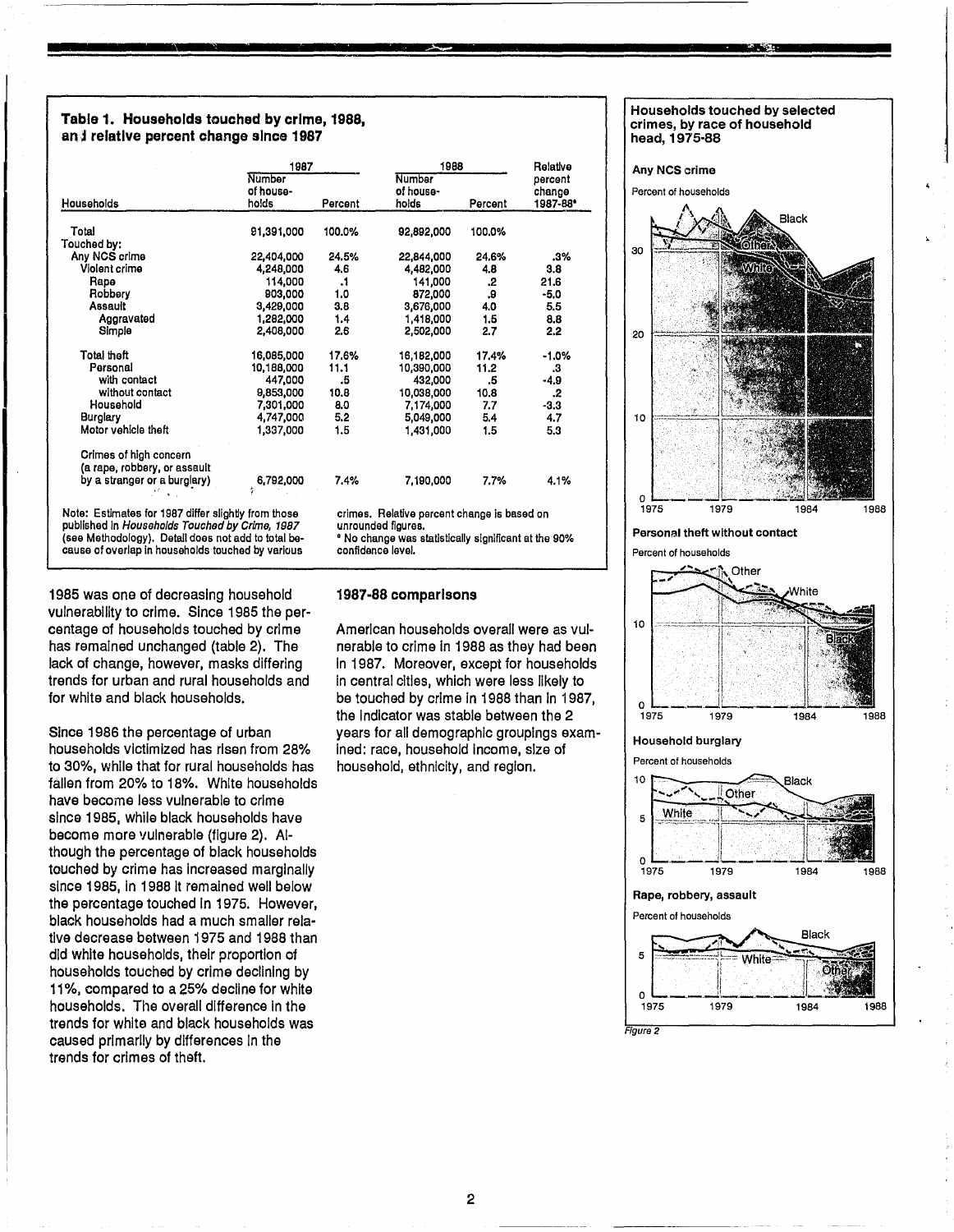#### Table 2. Percent of households touched by crime, by type of crime, 1975·88

| Percent of house-<br>holds touched by:    | 1975   | 1976   | 1977            | 1978   | 1979   | 1980   | 1981   | 1982   | 1983      | 1984   | 1985      | 1986   | 1987   | 1988   |
|-------------------------------------------|--------|--------|-----------------|--------|--------|--------|--------|--------|-----------|--------|-----------|--------|--------|--------|
| Any NCS crime                             | 32.0%  | 31.5%  | 31.3%           | 31.3%  | 31.3%  | 30.0%  | 30.0%  | 29.3%  | 27.4%     | 26.0%  | 25.0%     | 24.7%  | 24.5%  | 24.6%  |
| Violent crime                             | 5.8%   | 5.6%   | 5.7%            | 5.7%   | 5.9%   | 5.5%   | 5.9%   | 5.6%   | 5.1%      | 5.0%   | 4.8%      | 4.7%   | 4.6%   | 4.8%   |
| Rape                                      | .2     | .2     | $\cdot$         | .2     | .2     | .2     | .2     | .2     | $\cdot$ , | .2     | $\cdot$ 1 | . .    | ۰1     | .2     |
| Robbery                                   | 1.4    | 1.2    | 1.2             | 1.1    | 1.2    | 1.2    | 1.3    | 1.4    | 1.1       | 1.0    | 9.        | 9.     | 1.0    | .9     |
| Assault                                   | 4.5    | 4.4    | 4.7             | 4.6    | 4.8    | 4.4    | 4.7    | 4.5    | 4.2       | 4.1    | 4.0       | 3.8    | 3.8    | 4.0    |
| Personal theft                            | 16.4   | 16.2   | 16.3            | 16.2   | 15.4   | 14.2   | 13.9   | 13.9   | 13.0      | 12.3   | 11.5      | 11.2   | 11.1   | 11.2   |
| Household theft                           | 10.2   | 10.3   | 10.2            | 9.9    | 10.8   | 10.4   | 10.2   | 9.6    | 8.9       | 8.5    | 8.1       | 8.0    | 8.0    | 7.7    |
| Burglary                                  | 7.7    | 7.4    | 7.2             | 7.2    | 7.1    | 7.0    | 7.4    | 6.9    | 6.1       | 5.5    | 5.3       | 5.3    | 5.2    | 5.4    |
| Motor vehicle theft                       | 1.8    | 1.6    | .5 <sub>1</sub> | 1.7    | 1.6    | 1.6    | 1.6    | 1.6    | 1.4       | 1.4    | 1.4       | 1.4    | 1.5    | 1.5    |
| Households touched by                     |        |        |                 |        |        |        |        |        |           |        |           |        |        |        |
| crime (in millions)<br>Households in U.S. | 23.377 | 23.504 | 23.741          | 24.277 | 24.730 | 24.222 | 24.863 | 24.989 | 23.621    | 22,806 | 22.191    | 22.201 | 22,404 | 22.844 |
| (in millions)                             | 73.123 | 74.528 | 75.904          | 77.578 | 78.964 | 80.622 | 82,797 | 85.178 | 86.146    | 87,791 | 88.852    | 90.014 | 91.391 | 92.892 |

Note: Detail does not add to total because of overlap mates for 1987 differ slightly from last year's report<br>in households touched by various crimes. The esti- (see Methodology). In households touched by various crimes. The esti-

In 1988 black households were measur- | by race and ethnicity of household head, 1988 ably more vulnerable to crime than were  $\qquad \qquad \blacksquare$ white households (table  $3$ ).<sup>1</sup> Black households suffered, proportionately, a larger amount of violent crime and household theft than did white households and had a somewhat higher percentage for assault.<br>For the first time in the history of the indicator, white households were not more likely than black households to have a member victimized by personal theft.<br>Households of other races - Asians. Pacific Islanders and Native Americans were somewhat more susceptible to crime than white households.

Hispanic households were more likely than non-Hispanic households to have been touched by crime in 1988 because of their<br>greater susceptibility to robbery, burglary, household theft, and motor vehicle theft. Hispanic and non-Hispanic households had similar vulnerability to assault and personal theft.

Race and ethnicity of household Table 3. Percent of households touched by crime,

|                                                                                                                                             |                |                        |                                            | councity of<br>household head |          |  |  |
|---------------------------------------------------------------------------------------------------------------------------------------------|----------------|------------------------|--------------------------------------------|-------------------------------|----------|--|--|
| Percent of households                                                                                                                       |                | Race of household head |                                            | Non-                          |          |  |  |
| touched by:                                                                                                                                 | White          | <b>Black</b>           | Other                                      | Hispanic                      | Hispanic |  |  |
| Any NCS crime                                                                                                                               | 23.9%          | 29.0%                  | 27.4%                                      | 24.3%                         | 30.0%    |  |  |
| Violent crime                                                                                                                               | 4.6%           | 6.6%                   | 5.6%                                       | 4.7%                          | 6.5%     |  |  |
| Rape                                                                                                                                        | $\cdot$ 1      | .4                     | .3                                         | 2.                            | .2       |  |  |
| Robbery                                                                                                                                     | 8.             | 2.0                    | 1.2                                        | .9                            | 1.9      |  |  |
| Assault                                                                                                                                     | 3.9            | 4.6                    | 4.5                                        | 3.9                           | 4.8      |  |  |
| Aggravated                                                                                                                                  | 1.4            | 2.3                    | 1.9                                        | 1.5                           | 2.0      |  |  |
| Simple                                                                                                                                      | 2.7            | 2.6                    | 2.9                                        | 2.7                           | 3.0      |  |  |
| Total theft                                                                                                                                 | 17.3%          | 18.2%                  | 18.5%                                      | 17.3%                         | 20.0%    |  |  |
| Personal                                                                                                                                    | 11.2           | 10.6                   | 12.8                                       | 11.2                          | 11.1     |  |  |
| Household                                                                                                                                   | 7.5            | 9.2                    | 7.5                                        | 7.5                           | 10.7     |  |  |
| <b>Burglary</b>                                                                                                                             | 5.1            | 8,1                    | 6.0                                        | 5.3                           | 6.7      |  |  |
| Motor vehicle theft                                                                                                                         | 1.3            | 2.9                    | 2.5                                        | 1.5                           | 2.6      |  |  |
| Serious violent crime <sup>a</sup>                                                                                                          | $2.2\%$        | 4.5%                   | 3.1%                                       | 2.4%                          | 3.9%     |  |  |
| Crimes of high concern <sup>b</sup>                                                                                                         | 7.3%           | 10.8%                  | 8.1%                                       | 7.6%                          | 10.4%    |  |  |
| Note: Detail does not add to total because of overlap<br>in households touched by various crimes.<br>"Rape, robbery, or aggravated assault. | or a burglary. |                        | "A rape, robbery, or assault by a stranger |                               |          |  |  |

<sup>1</sup>For this analysis, the race of the household is considered to be that of the household head.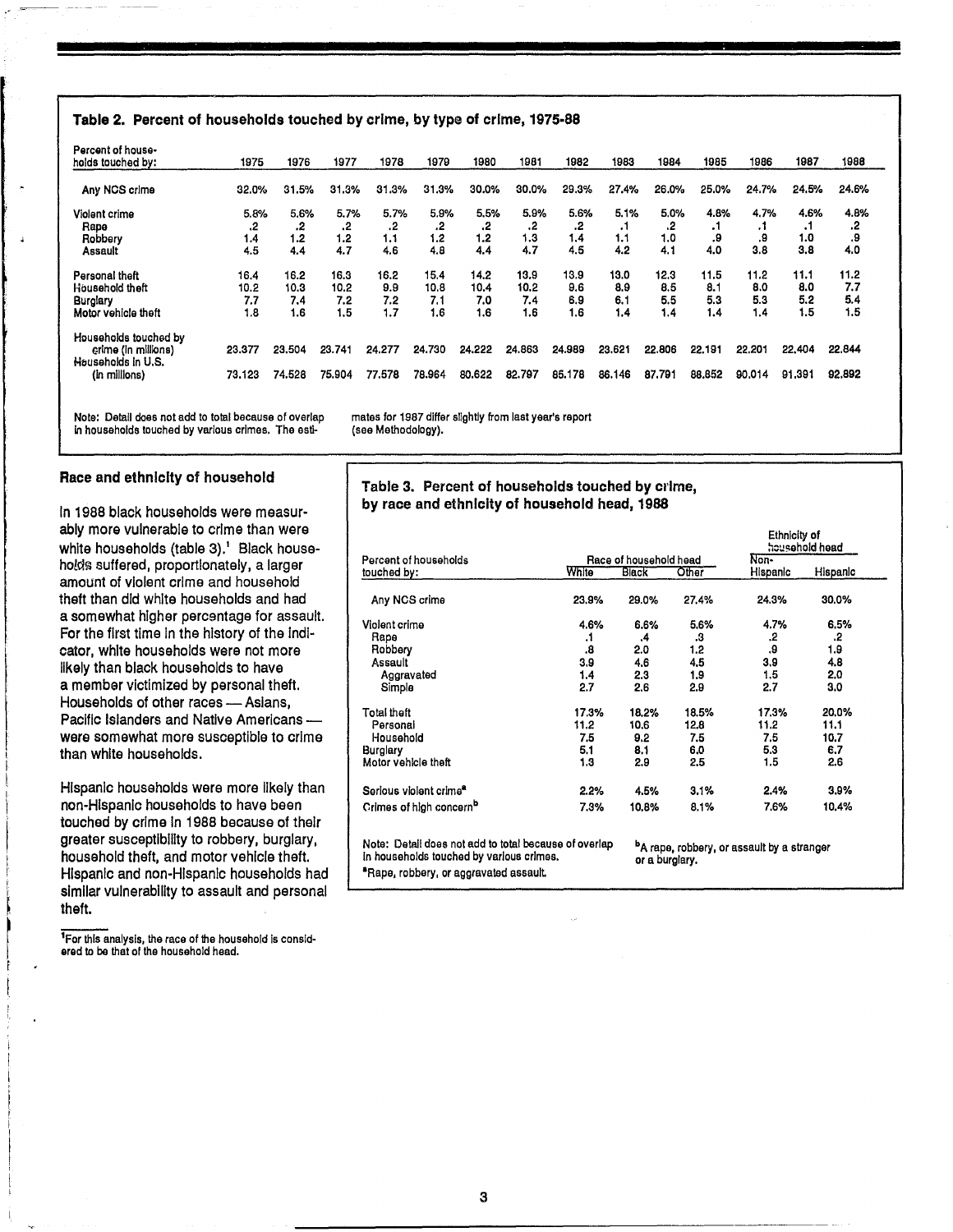#### Table 4. Percent of households touched by crime, by selected characteristics, 1988

| Percent                             |         | Annual family income |           |          |       |                                 |           |           |       | Region |       |
|-------------------------------------|---------|----------------------|-----------|----------|-------|---------------------------------|-----------|-----------|-------|--------|-------|
| of households                       | Under   | $$7,500-$            | \$15,000- | \$25,000 |       | Place of residence <sup>a</sup> |           | North-    | Mid-  |        |       |
| touched by:                         | \$7,500 | \$14,999             | \$24,999  | or more  | Urban | <b>Suburban</b>                 | Rural     | east      | west  | South  | West  |
| Any NCS crime                       | 23.2%   | 22.8%                | 23.9%     | 27.1%    | 30.3% | 23.8%                           | 18.0%     | 19.0%     | 24.9% | 24.4%  | 30.3% |
| Violent crime                       | 6.4     | 5.1                  | 4.8       | 4.3      | 6.4   | 4.4                             | 3.5       | 3.6       | 5.0   | 4.6    | 6.2   |
| Rape                                | .4      | .2                   | . .       | ٦.       | .3    | ٦.                              | $\cdot$ . | $\cdot$ . | .2    | .2     | .2    |
| Robbery                             | 1.4     | 1.0                  | .9        | .6       | 1,7   | $\cdot$                         | .3        | 1.0       | .8    | .9     | 1.2   |
| Assault                             | 5.0     | 4.2                  | 3.9       | 3.7      | 4.7   | 3.8                             | 3.1       | 2.7       | 4.2   | 3.8    | 5.1   |
| Aggravated                          | 2.0     | 1.9                  | 1.4       | 1.3      | 1.9   | 1.4                             | 1,2       | .8        | 1.6   | 1.6    | 2.0   |
| Simple                              | 3.3     | 2.6                  | 2,7       | 2.7      | 3.1   | 2.7                             | 2.1       | 2.0       | 2.9   | 2.5    | 3.5   |
| Total theft                         | 14.7%   | 14.9%                | 16.8%     | 20.6%    | 21.0% | 17.3%                           | 12.4%     | 13.0%     | 18.0% | 17.0%  | 22.1% |
| Personal                            | 8,1     | 8.6                  | 10.5      | 14.1     | 12.8  | 11.8                            | 7.7       | 8.9       | 11.6  | 11.0   | 13.4  |
| Household                           | 8.0     | 7.5                  | 7.8       | 8.1      | 10.2  | 7.0                             | 5.6       | 5.1       | 7.7   | 7.4    | 11.0  |
| <b>Burglary</b>                     | 7.2     | 6.1                  | 5.1       | 4.8      | 7.0   | 4.7                             | 4.6       | 3.9       | 5.3   | 5.9    | 6.4   |
| Motor vehicle theft                 | 9.      | 1.4                  | 1.5       | 1.8      | 2.2   | 1.6                             | .5        | 1.4       | 1.4   | 1.4    | 2.1   |
| Serious violent crime <sup>b</sup>  | 3.7%    | 2.9%                 | 2.4%      | $2.0\%$  | 3.8%  | 2.1%                            | 1.6%      | 1.8%      | 2.5%  | 2.5%   | 3.2%  |
| Crimes of high concern <sup>e</sup> | 9.7%    | 8.2%                 | 7.4%      | 7.2%     | 10.3% | 6.9%                            | 5.8%      | 5.8%      | 7.6%  | 8.0%   | 9.4%  |

Note: Detail does not add to total because of overlap In households touched by various crimes.

"These estimates are not comparable to estimates for place of residence prior to 1986 because of changes In geographic classification (see footnote 3). bRape, robbery, or aggravated assault

CA rape, robbery, or assault by a stranger, or a bUrglary.

#### Family Income

Households with higher Incomes were more susceptible to crimes Involving theft and less susceptible to crimes Involving violence than were lower income households. Overall, because theft comprises almost two-thirds of all criminal victimizations measured by the NCS, the percentage of households with higher Incomes that were touched by crime In 1988 was greater than the percentage of lower Income households touched by crime (table 4). Households with Incomes of at least \$25,000 were more than 1 1/2 times as likely to have experienced a personal theft as were households with Incomes below \$7,500. Despite differing risks for personal theft, households at all Income levels appeared equally susceptible to household theft.

Households earning less than \$15,000 experienced violent crimes and burglary to a greater degree than did households In higher Income categories.

#### Place of residence

In 1988 households In urban areas continued to be the most likely and those in rural areas continued to be the least likely to be touched by crime. For most types of crime, the vulnerability of suburban households fell between that of urban and rural households. However, urban and suburban households did not differ measurably

In the percentage that suffered personal theft without contact. Suburban and rural households did not differ In the degree to which they were burglarized or had members who wers victims of aggravated assault.

In 1988, 1 In 57 urban households had a member who was the victim of a robbery, compared with 1 In 149 suburban households and 1 in 303 rural households.

#### Region

As in the 2 previous years, during 1988 households In the Northeast were the leasit vulnerable to crime (19%), while those in the West were the most vulnerable (30%). Twenty-five percent of midwestern households and 24% of southern households were touched by crime.

The pattern of the Northeast's being lower and the West's being higher than the Midwest and South was true for most crimes measured. Some exceptions did exist. Northeastern, midwestern, and southern households had no measurable regional differences In the percentages of those touched by robbery or motor vehicle theft. Households In the Midwest were somewhat more likely than households in the South to have a member who suffered a simple assault, a crime that does not Involve a weapon or a serious Injury. Finally, the percentage of western households burglarized, while being higher than

the percentages in the Northeast and Midwest, was not measurably higher than that In the South.

#### Size of household

In general, the more people In a household, the greater is its vulnerability to crime (table 5). This tendency Is more pronounced for personal crimes than for household crimes because larger households have more members at risk for personal crimes, but each household, regardless of size, Is at risk tor household crimes.

Vulnerability to personal crime victimization generally does not Increase at a rate proportional to Increases In household size. For example, In 1988 the percentage of slx-or-more-person households touched

#### Table 5. Percent of households touched by selected crimes, by size of household, 1988

| Parcent of<br>housaholds                                                                    | Number of parsons<br>in housahold           |                                           |                                            |                                             |  |  |  |  |
|---------------------------------------------------------------------------------------------|---------------------------------------------|-------------------------------------------|--------------------------------------------|---------------------------------------------|--|--|--|--|
| touched by:                                                                                 |                                             | $2 - 3$                                   | 4-5                                        | 64                                          |  |  |  |  |
| Any NCS crime                                                                               |                                             | 17.1% 24.3% 31.9% 37.9%                   |                                            |                                             |  |  |  |  |
| Violent crime<br>Total theft<br>Personal<br>Household<br>Burglary<br>Motor vehicle<br>theft | $3.0\%$<br>10.8<br>6.6<br>4.9<br>4.8<br>1.2 | 4.4%<br>17.4<br>11.3<br>7.5<br>5.4<br>1.5 | 6.9%<br>23.5<br>15.4<br>10.5<br>6.1<br>1.9 | 10.7%<br>27.8<br>17.3<br>13.7<br>7.0<br>2.4 |  |  |  |  |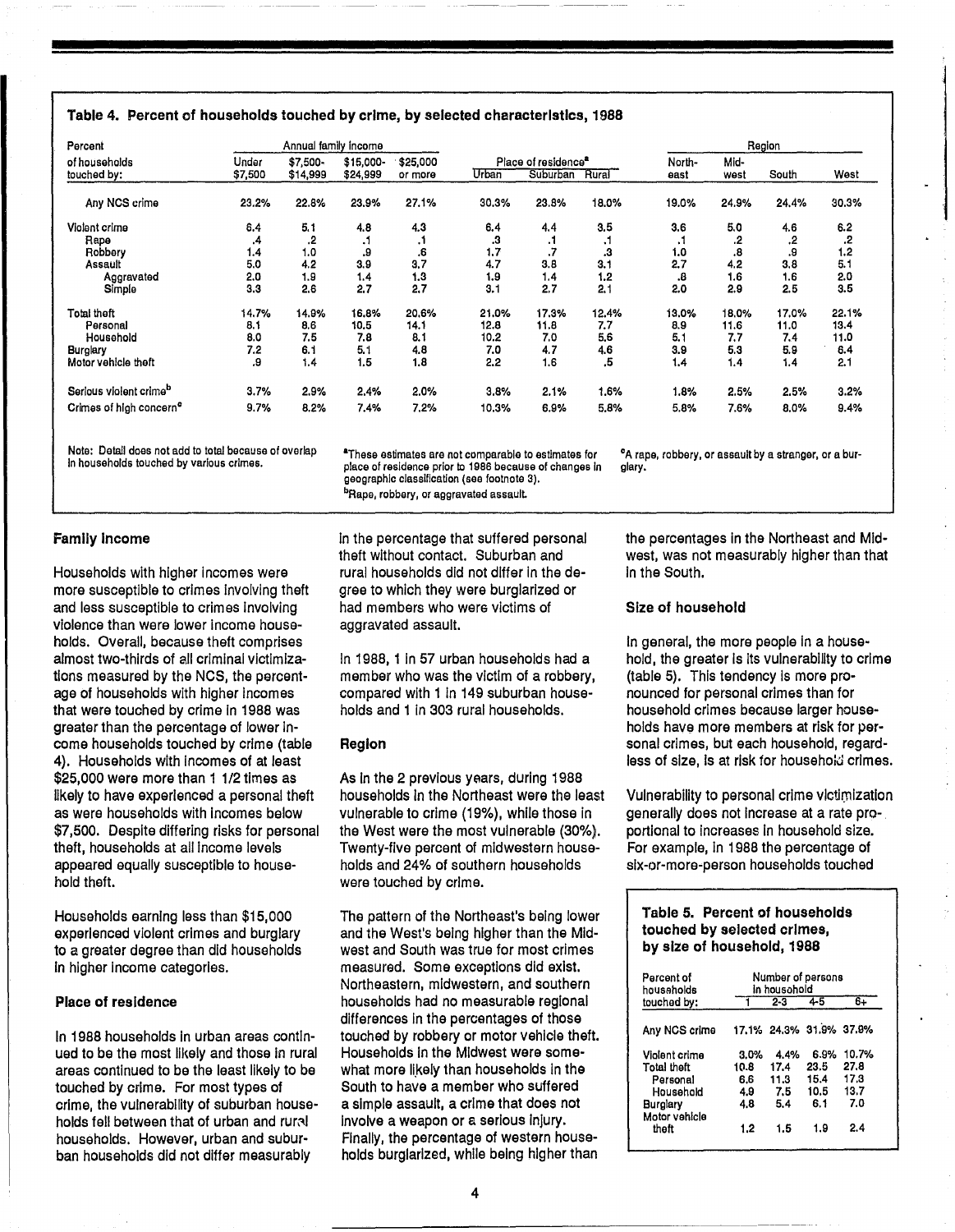by personal theft was about 2 1/2 times that of one-person households.

One reason why personal crime victimization Is not simply proportional to household size is that many households with two or more members Include children under 12 years of age. Crimes against such young children are not Included In the measurement of households touched by crime.<sup>2</sup> In addition. differences In demographic characteristics and lifestyles among different size households will affect the degree to which they are touched by crime because both of these factors are related to crime vulnerability.

The relationship between household size and vulnerability to crime shown In past years also held for 1988:

• Fewer than 1 In 5 single-person households were touched by crime. compared with 2 in 5 households with six or more persons.

• Households with six or more members were about 4 times more likely than singleperson households to be touched by violent crime  $(11\%$  vs.  $3\%)$  and  $2\frac{1}{2}$  times more likely to be touched by personal or household theft (28% vs. 11%).

As In previous years. the percentages of households of different sizes touched by crime varied least for burglary. In 1988. 5% of single-person households were burglarized one or more times. compared to 7% of households with six or more members.

#### Crimes of high concern

'~

 $\Big\}$ 

 $\vert$ I I

In 1988. 1 In 13 households In the Nation were burglarized or had a member who was the victim of a violent crime (rape. robbery. or assault) committed by a stranger. These crimes. which many people consider the most threatening. have been designated "crimes of high concern" In this report.

In 1988 black. low-Income. and urban households were most likely to be victims of crimes of high concern (figure 3). By

region, the percentage of households touched by a crime of high concern was largest in the West; the percentages In the Midwest and South were about equal. and both were larger than the percentage for the Northeast.

From 1981. when 11% of all households were touched by a crime of high concern. until 1985. when 8% of all households were so victimized. the percentage of households touched by such crime decreased yearly. Since 1985 the percentage of households touched by a crime of high concern has not changed measurably.

#### Race and crime seriousness

In 1988 black households were not only more vulnerable to crime than white households but were also more likely, If victimized, to be victimized by a serious violent crime or a crime of high concern. In 1988. 16% of the black households that were touched by crime had a member victimized by a rape. robbery, or aggravated assault. while 9% of white households touched by crime had a member who suffered one of these crimes. Similarly. 37% of black households touched by crime, compared to 31% of white households touched by crime. were victims of crimes of high concern.

#### Factors affecting trends

Population movements and changes In household composition have undoubtedly affected the overall downward trend that the households-touched-by-crlme Indicator has shown since 1975.

American society is extremely mobile. For some time the population has been moving away from the Northeast and Midwest Into the South and West as well as away from urban areas Into suburban and rural areas. In 1975. 50% of the U.S. population lived in the Northeast or Midwest, compared to 45% In 1987. Between 1975 and 1985 the percentage of households located In urban areas fell from 32% to 29% of all households. while suburban and rural households increased from 68% to 71% of all American households.<sup>3</sup>

#### Households touched by crimes of high concern, by race of household head, 1981-88

(A rape, robbery. or assault by a stranger or a household burglary)

Percent of households



People are constantly moving Into and out of different households, creating new households, and merging existing households. During the 1975-88 period the aver ... age American household decreased In size. One-person households represented 21 % of all households In 1975 but 25% In 1988. The percentage of households containing six or more persons fell from 7% to 3% during this period.

Two of these movements shift population from households more vulnerable to crime - larger ones and those in urban  $area$  - to those less vulnerable smaller ones and those In suburban or rural areas. The third movement has shifted the population In the opposite direction. from the Northeast. a region with a lower likelihood of crime, to the West, where a higher proportion of households experience crime.

While current data do not permit measurement of the degree to which all population movements have affected the Indicator, estimates can be made for the effect of changes In household size. If the size distribution of American households were the same in 1988 as in 1975, then the estimate of households touched by crime would have been 25.5% rather than 24.6%.<sup>4</sup> This adjusted estimate, however. Is stili significantly below the 1975 estimate of 32% of households touched by crime.

<sup>2</sup>Crlmes against children under age 12 are excluded from the National Crime Survey because asking sensitive questions about victimization might be stressful to the child or the parents, possibly discouraging adult participation In the survey.

<sup>&</sup>lt;sup>3</sup>Estimates of households in urban, suburban, and rural areas for 1986-88 are not comparable to those of previous years. Geographic codes for 1985 through 1988 estimates are based on 1980 census definitions, and estimates for earlier years are based on 1970 census definitions.

<sup>&</sup>lt;sup>4</sup>This analysis assumes that in each category of household size the percentage of households touched by crime In 1988 would be unchanged, given the size distribution for all households that existed In 1975.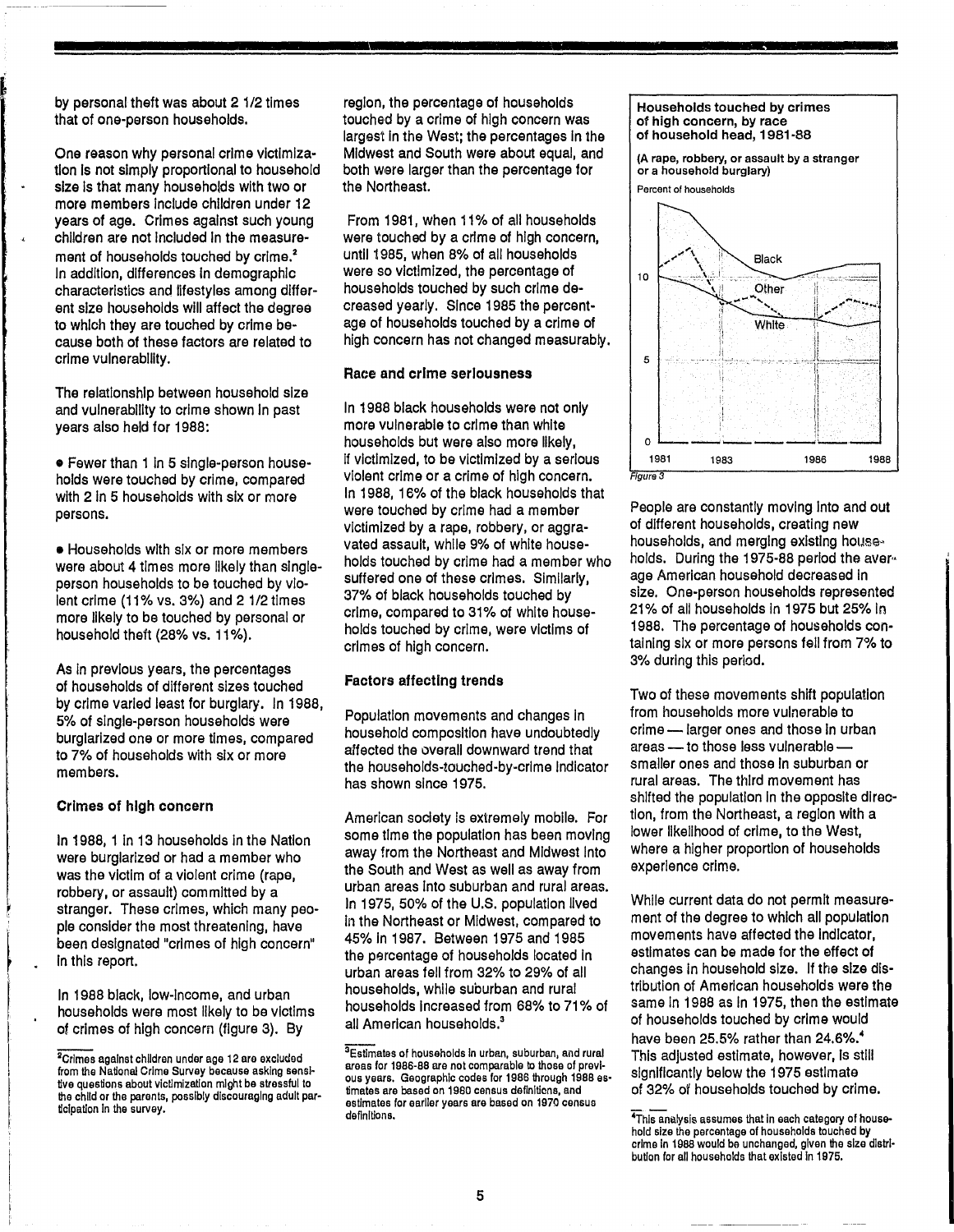#### **Methodology**

The Bureau of Justice Statistics (BJS) developed the households-touched-by-crlme Indicator In 1981 to Improve our understanding of the Impact of crime on our soclety.<sup>5</sup> The household was chosen as the unit of analysis because crimes such as burglary are crimes against an entire household and crlmas against persons affect not only the victim but also members of the victim's household.

Households-touched-by-crlme estimates are derived from NCS statistics on rape, personal robbery, assault, household burglary, personal and household theft, and motor vehicle theft.<sup>6</sup> Because the NCS counts only crimes for which the victim can be Interviewed, homicide is not counted. Its exclusion does not noticeably affect theestimates. If each of the homicides during 1988 had touched a different household and if these households had been touched by no other crime (the largest possible effect), then the Inclusion of homicides In these findings would not have raised the overall percent of households touched by crime (24.6%) by as much as  $.05\%$ .

Other crimes against persons or their households, such as fraud, confidence games, kidnaping, and arson, are not Included In this analysis because they are not measured by the NCS.

Traditional measures of crime are In the form of volumes or rates. Data on the volume of crime have limited usefulness because the size of the population is not taken into account. Rates - expressed in the NCS as crimes per 1,000 households or per 1,000 persons - automatically correct for different population sizes, but they do not show whether a given amount of crime Is widely spread or highly concentrated within a limited population.

For each type of crime examined, a household is counted only once, regardless of how many times that household was victimized. For example, If a household were burglarized twice and one of Its members

(robbed once during the year. It Is counted once for households touched by burglary even though It was victimized twice by burglary. It Is also counted once for households touched by robbery. Finally. It Is counted once In the overall measure. households touched by crime.

Consequently, the households-touched-bycrime estimate for 1988 (24.6%) Is less than the sum of the estimates for households touched by personal crimes (14.7%) and those touched by household crimes (13.4%) because 3.4% of U.S. households were victims of both personal and household crimes. Similarly. because about 1.3% of the U.S. households were touched by both personal theft and violence. the sum of households touched by personal theft (11.2%) and those touched by violence (4.8%) exceeds the estimate of those touched by personal crime (14.7%).

All data In this bulletin are from the NCS except those specifically attributed to other sources. The NCS is an ongoing survey conducted for BJS by the U.S. Bureau of the Census. Interviews are conducted at 6-month Intervals with all occupants age 12 or older In about 49.000 housing units (99.000 persons). Because the NCS does not obtain Information about crimes against persons under age 12. households experiencing only such crimes are not Included In the estimate of households touched by crime.

Beginning In 1987. about 5% of the NCS sample has been Interviewed through computer-assisted telephone Interviewing (CATI). In CATI an Interviewer enters responses directly Into a computer rather than on a printed form. Previous NCS reports excluded data from CATI households. pending study of the effects of the new procedures. This report Incorporates CATI data for both 1987 and 1988. For this reason, estimates for 1987 in this report differ slightly from those published In Households touched by crime, 1987.

The estimates in this bulletin are derived from sample survey data. and they are subject to sampling variation.<sup>8</sup> Because the procedure used to produce estimates of households touched by crime differs

from that for victimization rates. the households-touched data have standard errors about 8% higher than those for victimization rates with the same population bases. even though they are derived from the same sample survey.

Comparisons presented In this report were determined to be statistically significant at the 95% confidence level. meaning that the estimated difference Is greater than twice the standard error. Statements of comparison qualified by language such as "slightly" or "someWhat" Indicate statistical significance at the 90% level (1.6 standard errors).

The estimates are also subject to response errors. Including crimes that are forgotten or withheld from the Interviewer. Such response errors tend to cause understated counts of households touched by crime.<sup>9</sup>

Bureau of Justice Statistics Bulletins are prepared principally by the staff of BJS. Michael R. Rand wrote this bulletin. Thomas Hester edited It. Marilyn Marbrook. publications unit chief. administered production, assisted by Marianne Zawltz. Tina Dorsey, Priscilla Middleton. Jeanne Harris. Yvonne Boston and Jayne Pugh.

June 1989. NCJ-117434

The Assistant Attorney General. Office of Justice Programs, coordinates the activities of the following program offices and bureaus: Bureau of Justice Statistics. National Institute of Justice. Bureau of Justice Assistance. Office of Juvenile Justice and Delinquency Prevention. and Office for Victims of Crime.

<sup>&</sup>lt;sup>5</sup>The prevalence of crime, BJS Bulletin, NCJ-75905, March 1981.

<sup>&</sup>lt;sup>6</sup>These crimes are defined in Measuring crime, BJS Bulletin, NCJ-75710, February 1981. As used in this report, the term "theft" Is synonymous with the term "larceny" used In previous reports.

<sup>7</sup>Prellmlnary estimates for 1988lnd!cate that homicides Increased by 3% from the 20,096 that occurred In 1987 (Federal Bureau of Invest gation, Uniform Crime Reports, 1988).

<sup>&</sup>lt;sup>8</sup>Details of the NCS sample design, the standard error computation, and the customary estimation procedure for victimization rates and counts *may* be found In Criminal victimization in the United States, 1986, NCJ-111456, August 1988, Appendix III.

<sup>&</sup>lt;sup>9</sup>A more detailed description of the procedures used to estimate households touched by crime appears in an unpublished memorandUm prepared by the U.S. Bureau of the Census. The memorandum Is avallable from the author, Michael Rand, c/o Bureau of Justice Statistics, 633 Indiana Avenue, N.W., Washington, DC 20531. talaphone (202) 724-7774.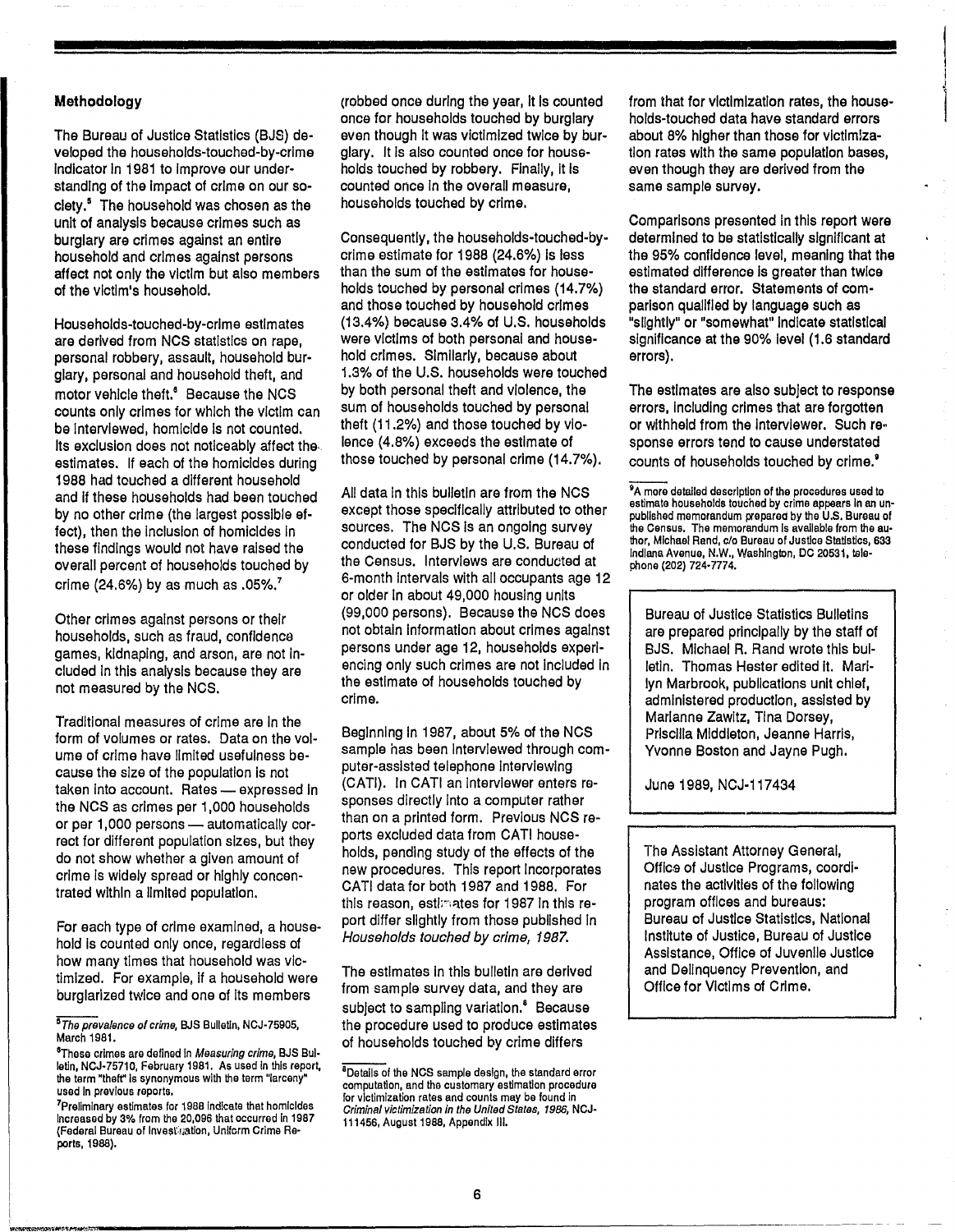#### Bureau of Justice Statistics reports

- 3

#### (revised August 1989)

Call toll-free 800-732-3277 (local 301-251-5500) to order BJS reports, to be added to one of the BJS mailing lists, or to speak to a reference specialist In statistics at the Justice Statistics Clearinghouse, National Criminal Justice Reference Service, Box 6000, Rockville, MD 20850.

### BJS maintains the following mailing lists:

- 
- Drugs and crime data (new)<br>• White-collar crime (new)<br>• National Crime Survey (annual)<br>• Corrections (annual)<br>• Courts (annual)<br>• Courts (annual)<br>• Privacy and security of criminal
- 
- 
- 
- boding (almaal)<br>Privacy and security of criminal<br>history information and information policy<br>Federal statistics (annual)<br>BJS bulletins and special reports
- 
- extending (approximately twice a month) Sourcebook of Criminal Justice
- Statistics (annual)

Single copies of reports are free; use NCJ number to order. Postage and handling are charged for bulk orders of single reports. For single copies of multiple titles, up to 10 titles are free; 11-40 titles \$1 0; more than 40, \$20; libraries call for special rates.

Public-use tapes of BJS data sets and other criminal justice data are available from the National Archive of Criminal Justice Data (formerly CJAIN), P.O. Box 1248, Ann Arbor, MI 48106 (toll-free 1-800-9S9-0960).

#### National Crime Survey

- Criminal victimization In the U.S.: 1987 (final report), NCJ·115524, 6/89 1986 (final report), NCJ'111456, 9/88
- 1985 (final report), NCJ-l 04273, 5/87
- BJS special reporls:
- The redesigned National Crime Survey: Selected new data, NCJ· 114746,1/89
- Motor vehicle theft, NCJ·l09978, 3/88 Elderly victims, NCJ-107676, 11/87 Violent crime trends, NCJ-107217, 11/87
- Robbery victims, NCJ-104638, 4/87 Violent crime by strangers and

nonstrangers, NCJ·1 03702, 1/87 Preventing domestic violence against women, NCJ-102037, 8/86

Crime prevention measures, NCJ'l 00438,3/86

- The use of weapons In committing
- crimes, NCJ·99643, 1/86 Reporting crImes to the pollee, NCJ-99432, 12/85

Locallng city, suburban, and rural crime, NCJ·99535, 12/85 The risk of violent crime, NCJ·97119,

- 5/85 The economic cost of crime to victims,
- NCJ-93450, 4/84 Family violence, NCJ·93449, 4/84

#### BJS bulletins:

I

.

f I

Households touched by crime, 1988, NCJ·117434,6/89 Criminal victimization 1987, NCJ·

11358'1, 10/88 The crime of rape, NCJ'96777, 3/85 Household burglary, NCJ-96021, 1/85<br>Measuring crime, NCJ-75710, 2/81

BJS technical reports: New directions for the NCS, NCJ-115571,3/89

- Series crimes: Report of a field test, NCJ-l04615, 4/87
- Lifetime likelihood of victimization,
- NCJ-l 04274, 3/87 Response to screening questions In the NCS, NCJ'97624, 7/85
- aU.S. G.P.O. 1989-241-693,00011

Preliminary data from the National Crime Survey, 1988 (press release), 4/89 Redesign of the National Crime Survey, NCJ-111457,3/89

**ALC:** 

- The seasonality of crime victimization, NCJ·111 033,6/88
- Crime and older Americans Information package, NCJ·l04569, \$10, 5/87 Teenage victims, NCJ·l03138, 12/86
- Victimization and fear of crime: World perspectives, NCJ-93872, 1/85, \$9.15 The National Crime Survey: Working
- papers, vol. I: Current and historical perspectives, NCJ·75374, 8/82 vol. II: Methodological studies, NCJ-90307, 12/84

#### Corrections

- BJS bullellns and specIal reporls: Capital punishment 1988, NCJ'118313,
	- 7/89 Prisoners In 1988, NCJ-116315, 4/89 Recidivism of prisoners released In
	- 1983, NCJ'116261, 4/89 Drug use and crime: State prison Inmate survey, 1986, NCJ·111940,
	- 7/88 Time served In prison and on parole
	- 1984,NCJ'108544, 1/88 Profile of State prison Inmates, 1986, NCJ'109926,l/88
	- Imprisonment In four countries, NCJ· 103967,2/87
	- Population density in State prisons, NCJ-l03204,12/86
	- State and Federal prisoners, 1925·85, 102494,11/86
	- Prison admissions and releases, 1983, NCJ·l 00582,3/86
	- Examining recidivism, NCJ-96501, 2/85 Returning to prison, NCJ'95700, 11/84
- Correctional populations In the U.S.: 1986, NCJ·111611, 2/89 1985, NCJ·l03957, 2/88
- Historical statistics on prisoners in State and Federal Institutions, yearend<br>1925-86, NCJ-111098, 6/88
- 1984 census of State adult correctional facilities, NCJ·l05585, 7/87 Historical corrections statistics In the
- U.S., 1850-1984, NCJ-102529, 4/87

1979 survey of inmates of Slate correctional facilities and 1979 census of Stale correctional facilities:

- BJS special reports: The prevalence of Imprisonment, NCJ'93657, 7/85 Career patterns In crime, NCJ-
- 88672,6/83
- BJS bulletins:
- Prisoners and drugs, NCJ·87575, 3/83 Prisons and prisoners, NCJ·80697,
- 2/82 Veterans In prison, NCJ·79232, 11/81
- Census of Jails and survey of jail inmates:
- BJS bullellns and special reports: Jail Inmates, 1987, NCJ·114319, 12/88
	- Drunk driVing, NCJ-l09945, 2/88 Jail Inmates, 1986, NCJ·l07123, 10/87
	- The 1983 Jail census, NCJ'95536, 11/84
- Census of local Jails, 1983: Data for Individual Jails, vols. HV, Northeast, Midwest, South, West, NCJ·112796·9; vol. V, S\llecled findings, methodology, summary tables, NCJ·112795, 11/88 Our crowded Jails: A national plight,
- NCJ·111846,8/88

#### Parole and probation

- BJS bulletins: robation and parole:
- 1987, NCJ-113948, 11,'88 1986, NCJ-l 08012,12/87 Setting prison terms, NCJ-76218, 8/83
- BJS special reports:
	- Time served In prison and on parole, 1984, NCJ·l08544, 1/88
- Recidivism of young parolees, NCJ-104916,5/87

#### Children in custody

Census of public and private Juvenile detention, correctional, and shelter facilities, 1 975-65, NCJ-114065, 6/89

Computer crime BJS special reporls:

96666,3/85

\$11.50

BJS specIal reports:

96132,1/85 BJS bulletins:

92692,2/84

General

3/89

5/88

1/88

115749,4/89

8/88 Drugs & crime data:

BC-000092, 2/88

Justice:

8/88

7/88

96017,10/85

NCJ·92650, 2/84

Electronic fund transfer fraud, NCJ-

Electronic fund transfer and crime,

Electronic fund transfer systems fraud, NCJ-l00461,4/86 Electronic fund transfer systems and crime, NCJ'83736, 9/82 Expert witness manual, NCJ·77927, 9/81,

Federal justice statistics Compendium of Federal Justice statistics 1984, NCJ'111097, 7/89 The Federal civil Justice system (BJS bulletin), NCJ·l04769, 7/87 Employer perceptions of workplace crime, NCJ·l01851, 7/87, \$6 Federal offenses and offenders

Federal criminal cases, 1980·87, NCJ·118311,7/89

Drug law violators, 1 gaO·86, NCJ-111763,6/88 Pretrial release and detention: The Ball Reform Act of 1984, NCJ-l 09929,2/88 White-collar crime, NCJ·1 06876, 9/87 Pratrlal release and misconduct, NCJ·

Bank robbery, NCJ-94463, 8/84 Federal drug law Violators, NCJ·

BJS bulletins and special reporls:

Profile of State and local law enforcement agencies, NCJ·113949,

International crime rates, NCJ-110776,

Tracking offenders, 1984, NCJ·l09686,

Police employment and expenditure, NCJ-l 00117,2/86 BJS data report, 1988, NCJ·116262, 5/89 BJS annual report, fiscal 1988, NCJ-

Sourcebook of criminal justice statistics,<br>1987, NCJ-111612, 9/88 Report to the Nation on crime and

> Second edition, NCJ-1 05506,6/88 Technical appendix, NCJ'112011,

Drugs and crime facts, 1988, NCJ-118312,8/89 Rolodex card, 800'666-3332, 8/88 Data center& clearinghouse brochure,

Criminal Justice microcomputer guide and software catalog, NCJ·112178,

1986 directory of automated criminal Justice Information systems, NCJ· 102260, 1/87, \$20 Publications of BJS, 1971'84: A topical bibliography, TB030012, 10/86, \$17.50 BJS publications: Selected library In microfiche, 1971-84, PR030012, 10/86, \$203 domestiC

National survey of crime severity, NCJ-

Criminal victimization of District of Columbia residents and Capitol Hili employees, 1982·83, NCJ-97982;

**See order form on last page** 

Proceedings of the third workshop on law and Justice statistics, NCJ·112230,

BJS telephone contacts '87, NCJ· 102909, 12/86 Tracking offenders: White-collar crime,

NCJ-102867, 11/86

Survay of youth In custody, 1 987 (special report), NCJ-113365, 9/88 Public Juvenile facilities, 1985 (bullelin), NCJ·l 02457, 10/86

#### Expenditure and employment BJS bulletins:

- Justice expenditure and employment: 1 985, NCJ-l 04460,3/87 1983, NCJ'101776, 7/86
- Justice expenditure and employment: 1985 (full report), NCJ·l 06356, 8/89 Extracts, 1982 and 1983, NCJ-l06629, 8/88
- Extracts, 1980 and 1981, NCJ'96007, 6/85 1971-79, NCJ-92596, 11/84

#### Courts

- BJS bulletins:
- Felony sentences in State courts,<br>| NCJ-115210, 2/89<br>Criminal defense for the poor, 19&6, NCJ·112919,9/88
- State felony courts and felony laws, NCJ·l 06273,8/87
- The growth of appeals: 1973·83 trends, NCJ-96381, 2/85
- Case filings In State courts 1983, NCJ·95111, 10/84

#### BJS special reports:

- Felony case-processing time, NCJ· 101985,8/86
- Felony sentencing In 18 local jurlsdlc· tlons, NCJ'97681, 6/85 The prevalence of guilty pleas, NCJ·
- 96018, 12/84 SentenCing practices In 13 States, NCJ-95399, 10/84
- Sentencing outcomes In 28 falony
- courts, NCJ-l05743, 8/87
- National criminal defense systems study, NCJ·94702, 10/86
- The prosecution of felony arrests:
- 1986, NCJ·113248, 6/89 1982, NC.I·l 06990,5/88 1981, NCJ·l 01380,9/86, \$7.60
- Felony laws of the 50 States and the District of Columbia, 1986, NCJ·l 05066,2/88, \$14.70
- State court model statistical dictionary, Supplement, NCJ'98326, 9/85 1 st edition, NCJ'62320, 9/80

Compendium at State privacy and security

19.87 overview, NCJ·lll097, 9/88 1987 full report (1,497 pages, microfiche only), NCJ'113021, 9/88

Criminal justice Information policy: Strategies for Improving data quality, NCJ-115339, 5/89 Public access to criminal history record Information, NCJ·111458, 11/88 Juvenile records and record keeping systems, NCJ-112815, 11/88 Automated fingerprint Identification systems: Technology and policy Issues, NCJ·l 04342, 4/87 Criminal Justice "hot" flies, NCJ·l01850,12/86

Crime ccntrol and criminal records<br>(BJS special report), NCJ-99176,

State criminal records repositories (BJS technical report), NCJ'99017,

Victim/witness legislation: An over-view, NCJ·94365, 12/84 Procoedlngs of BJS/SEARCH conference:

Data quality of criminal history records,

Open vs. confidential records, NCJ·113560, 11/88 Data quality policies and procedures, NCJ·101849,12/86

#### Privacy and security

legislation:

10/85

10/85

NCJ·98079, 10/85